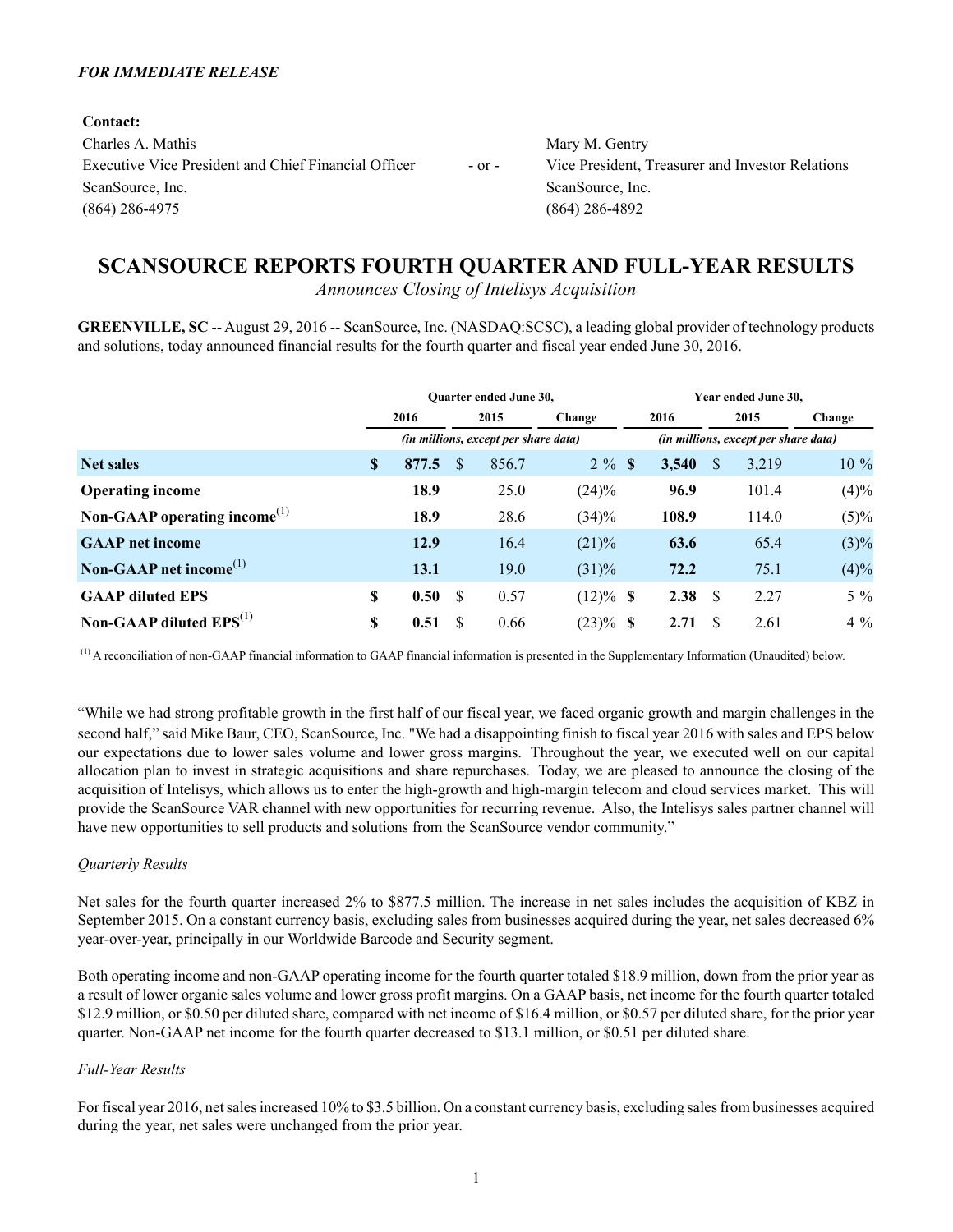Operating income totaled \$96.9 million, while non-GAAPoperating income totaled \$108.9 million. On a GAAPbasis, net income was \$63.6 million, compared with net income of \$65.4 million for the prior year. GAAP diluted earnings per share of \$2.38 increased 5% over the prior year. Non-GAAP net income totaled \$72.2 million, compared with non-GAAP net income of \$75.1 million for the prior year. Non-GAAP earnings per share of \$2.71 increased 4% over the prior year.

### *New Share Repurchase Authorization*

During the quarter ended June 30, 2016, ScanSource repurchased approximately \$2 million of common stock, completing its \$120 million share repurchase authorization.

ScanSource also announced a new \$120 million three-year authorization by its Board of Directors to repurchase shares of the Company's common stock. Repurchases may be made in the open market or through privately negotiated transactions, and ScanSource may enter into Rule 10b5-1 plans to facilitate repurchases. This share repurchase authorization does not obligate ScanSource to purchase any particular amount of common stock, and it may be suspended at any time at the Company's discretion.

### *Acquisition of Intelisys*

On August 8, 2016, ScanSource announced an agreement to acquire Intelisys Communications, Inc., the industry-leading technology services distributor of business telecommunications and cloud services. Founded in 1994 and based in Petaluma, California, Intelisys operates in the United States and has approximately 120 employees, more than 130 supplier partners, and over 2,300 sales partners. Under the agreement, the all-cash transaction includes an initial purchase price of approximately \$83.6 million, plus earn-out payments based on a multiple of EBITDA over the next four years, which could range from \$100 million to \$150 million. The acquisition received regulatory approval on August 25, 2016 and closed on August 29, 2016.

### **Forecast for Next Quarter**

For the first quarter of fiscal year 2017, ScanSource expects net sales to range from \$875 million to \$925 million, diluted earnings per share to range from \$0.49 to \$0.57 per share, and non-GAAPdiluted earnings per share to range from \$0.60 to \$0.68 per share. These ranges exclude results for the pending Intelisys acquisition. Non-GAAP diluted earnings per share exclude amortization of intangibles, change in fair value of contingent consideration and acquisition costs.

### **Webcast Details**

ScanSource will present additional information about its financial results and outlook in a conference call with presentation slides today, August 29, 2016 at 5:00 p.m. (ET). A webcast of the call and accompanying presentation slides will be available for all interested parties and can be accessed at www.scansource.com (Investor Relations section). The webcast will be available for replay for 60 days.

### **Safe Harbor Statement**

This press release, including the forecast for next quarter, contains "forward-looking" statements that involve risks and uncertainties. Any number of important factors could cause actual results to differ materially from anticipated or forecasted results, including, but not limited to, expanded international operations that expose the Company to greater risks than its operations in domestic markets; risks in connection with our growth which includes strategic acquisitions; risks in connection with compliance with laws and regulations governing the Company's international business; risks associated with consolidation of the Company's vendors; the ability to forecast volatility in earnings resulting from the quarterly revaluation of the Company's earnout obligations; utilization and further implementation of the Company's new ERP system; macroeconomic circumstances that could impact the business, such as currency fluctuations, credit market conditions, and an economic downturn; expectations of market demand trends; the timing and amount of any share repurchases; the exercise of discretion by the Company to make any repurchase or continue the share repurchase authorization; and changes to the source of funds for any repurchases. For more information concerning factors that could cause actual results to differ from anticipated results, see the Company's annual report on Form 10-K for the year ended June 30, 2016, filed with the Securities and Exchange Commission. Except as may be required by law, the Company expressly disclaims any obligation to update these forward-looking statements to reflect events or circumstances after the date of this press release or to reflect the occurrence of unanticipated events.

### **Non-GAAP Financial Information**

In addition to disclosing results that are determined in accordance with United States Generally Accepted Accounting Principles ("GAAP"), the Company also discloses certain non-GAAPfinancial measures, which are summarized below. Non-GAAPfinancial measures are used to better understand and evaluate performance, including comparisons from period to period. Non-GAAPresults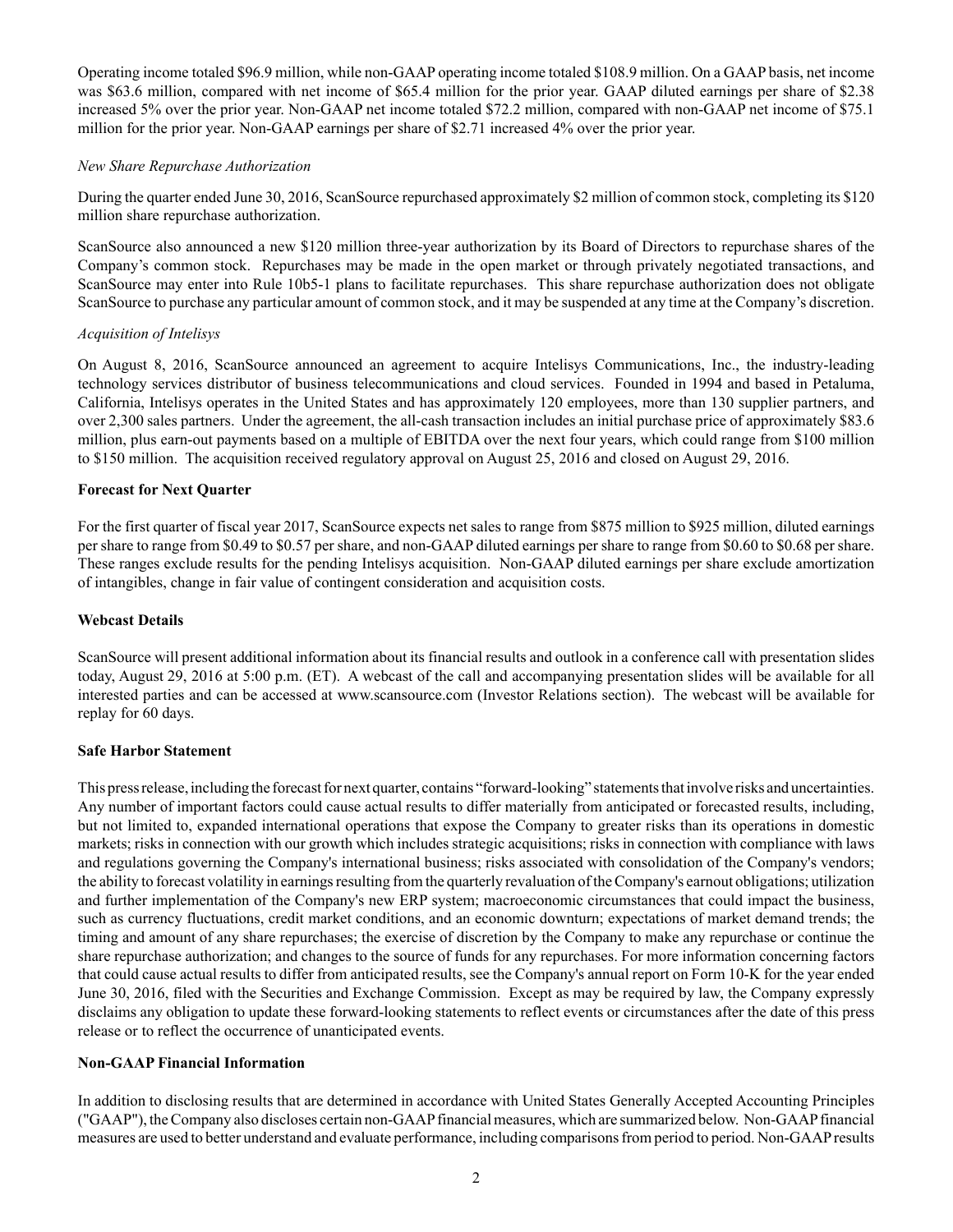exclude amortization of intangible assets related to acquisitions, change in fair value of contingent consideration, and other non-GAAP adjustments.

*Net sales on a constant currency basis*: The Company discloses the percentage change in net sales excluding the translation impact from changes in foreign currency exchange rates between reporting periods. This measure enhances comparability between periods to help analyze underlying trends.

*Non-GAAP operating income, non-GAAP net income and non-GAAP EPS:* To evaluate current period performance on a clearer and more consistent basis with prior periods, the Company discloses non-GAAP operating income, non-GAAP net income and non-GAAPdiluted earnings per share. Non-GAAPresults exclude amortization of intangible assets related to acquisitions, change in the fair value of contingent consideration, and other non-GAAP adjustments. Non-GAAP operating income, non-GAAP net income, and non-GAAPEPS measures are useful in assessing and understanding the Company's operating performance, especially when comparing results with previous periods or forecasting performance for future periods.

*Return on invested capital ("ROIC"):* Management uses ROIC as a performance measurement to assess efficiency in allocating capital under the Company's control to generate returns. Management believes this metric balances the Company's operating results with asset and liability management, is not impacted by capitalization decisions and correlates with shareholder value creation. In addition, it is easily computed, communicated and understood. ROIC also provides management a measure of the Company's profitability on a basis more comparable to historical or future periods.

ROIC assists management in comparing the Company's performance over various reporting periods on a consistent basis because it removes from operating results the impact of items that do not reflect core operating performance. Adjusted earnings before interest expense, income taxes, depreciation and amortization ("EBITDA") excludes the change in fair value of contingent consideration, in addition to other non-GAAP adjustments. Management believes the calculation of ROIC provides useful information to investors and is an additional relevant comparison of the Company's performance during the year. In addition, the Company's Board of Directors uses ROIC in evaluating business and management performance. Certain management incentive compensation targets are set and measured relative to ROIC.

These non-GAAPfinancial measures have limitations as analytical tools, and the non-GAAPfinancial measures that the Company reports may not be comparable to similarly titled amounts reported by other companies. Analysis of results and outlook on a non-GAAPbasis should be considered in addition to, and not in substitution for or as superior to, measurements of financial performance prepared in accordance with GAAP. A reconciliation of the Company's non-GAAPfinancial information to GAAPis set forth in the Supplementary Information (Unaudited) below.

### **About ScanSource, Inc.**

ScanSource, Inc. (NASDAQ: SCSC) is a leading global provider of technology products and solutions, focusing on point-of-sale (POS), barcode, physical security, video, voice, data networking and emerging technologies. ScanSource's teams provide valueadded solutions and operate from two segments, Worldwide Barcode & Security and Worldwide Communications & Services. ScanSource is committed to helping its reseller customers choose, configure and deliver the industry's best solutions across almost every vertical market in North America, Latin America and Europe. Founded in 1992, the Company is headquartered in Greenville, South Carolina and was named one of the 2016 Best Places to Work in South Carolina. ScanSource ranks #685 on the Fortune 1000. For more information, visit www.scansource.com.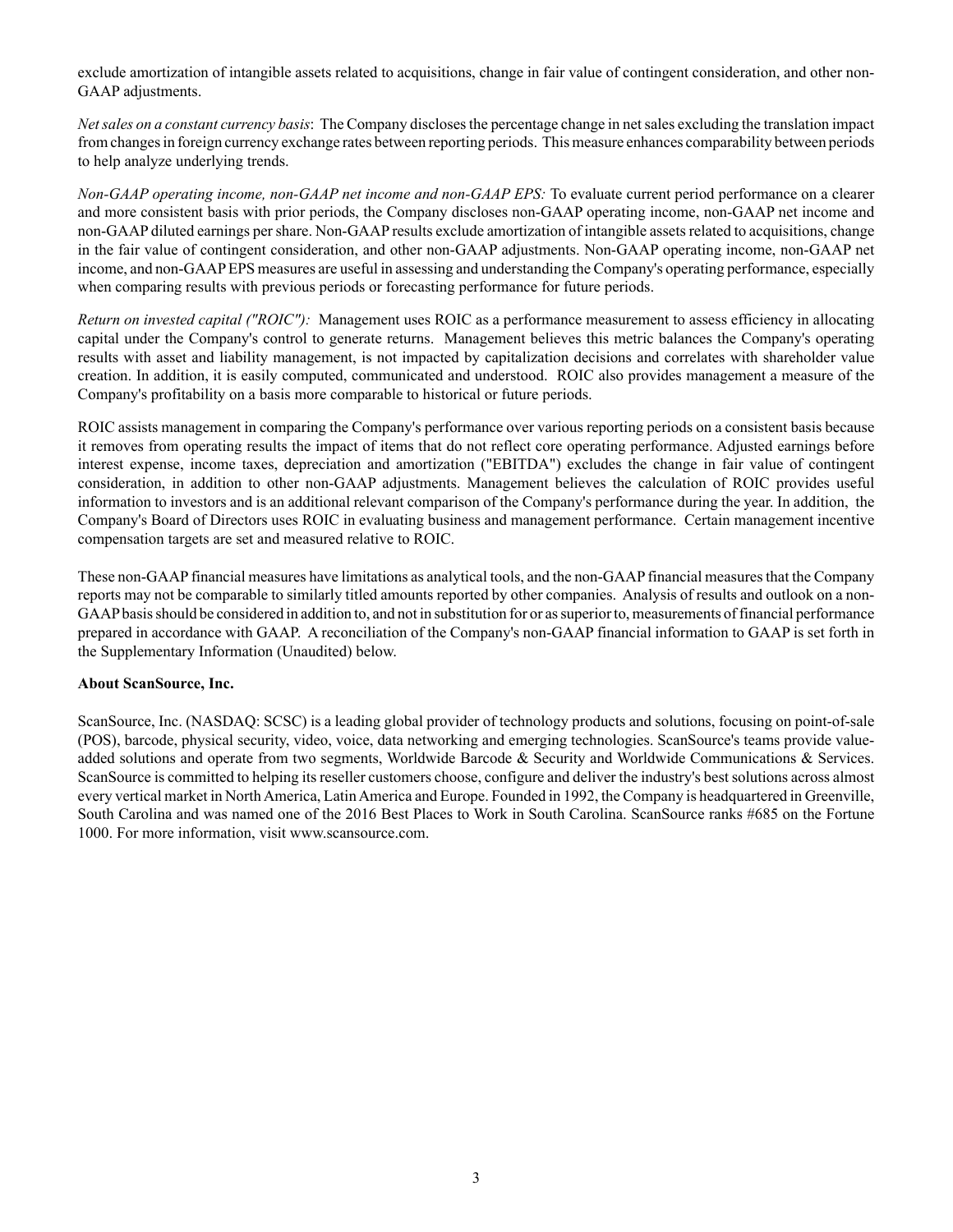### **ScanSource, Inc. and Subsidiaries Condensed Consolidated Balance Sheets (Unaudited) (in thousands)**

|                                                                                                   |               | June 30, 2016 | June 30, 2015*           |           |  |
|---------------------------------------------------------------------------------------------------|---------------|---------------|--------------------------|-----------|--|
| <b>Assets</b>                                                                                     |               |               |                          |           |  |
| Current assets:                                                                                   |               |               |                          |           |  |
| Cash and cash equivalents                                                                         | \$            | 61,400        | $\mathcal{S}$            | 121,646   |  |
| Accounts receivable, less allowance of \$39,032 at June 30, 2016 and<br>\$32,589 at June 30, 2015 |               | 559,557       |                          | 522,532   |  |
| Inventories                                                                                       |               | 558,581       |                          | 553,063   |  |
| Prepaid expenses and other current assets                                                         |               | 49,367        |                          | 46,917    |  |
| Total current assets                                                                              |               | 1,228,905     |                          | 1,244,158 |  |
| Property and equipment, net                                                                       |               | 52,388        |                          | 46,574    |  |
| Goodwill                                                                                          |               | 92,715        |                          | 66,509    |  |
| Net identifiable intangible assets                                                                |               | 51,127        |                          | 46,272    |  |
| Deferred income taxes                                                                             |               | 28,813        |                          | 38,963    |  |
| Other non-current assets                                                                          |               | 37,237        |                          | 34,465    |  |
| <b>Total assets</b>                                                                               | $\mathsf{\$}$ | 1,491,185     | $\overline{\mathcal{S}}$ | 1,476,941 |  |
|                                                                                                   |               |               |                          |           |  |
| <b>Liabilities and Shareholders' Equity</b>                                                       |               |               |                          |           |  |
| Current liabilities:                                                                              |               |               |                          |           |  |
| Current debt                                                                                      | \$            |               | $\mathcal{S}$            | 2,860     |  |
| Accounts payable                                                                                  |               | 471,487       |                          | 501,329   |  |
| Accrued expenses and other current liabilities                                                    |               | 98,975        |                          | 81,000    |  |
| Current portion of contingent consideration                                                       |               | 11,594        |                          | 9,391     |  |
| Income taxes payable                                                                              |               | 3,056         |                          | 4,180     |  |
| Total current liabilities                                                                         |               | 585,112       |                          | 598,760   |  |
| Deferred income taxes                                                                             |               | 2,555         |                          | 3,773     |  |
| Long-term debt                                                                                    |               | 5,429         |                          | 5,966     |  |
| Borrowings under revolving credit facility                                                        |               | 71,427        |                          |           |  |
| Long-term portion of contingent consideration                                                     |               | 13,058        |                          | 24,569    |  |
| Other long-term liabilities                                                                       |               | 39,108        |                          | 34,888    |  |
| <b>Total liabilities</b>                                                                          |               | 716,689       |                          | 667,956   |  |
| Shareholders' equity:                                                                             |               |               |                          |           |  |
| Common stock                                                                                      |               | 67,249        |                          | 157,172   |  |
| Retained earnings                                                                                 |               | 779,934       |                          | 716,315   |  |
| Accumulated other comprehensive income (loss)                                                     |               | (72, 687)     |                          | (64, 502) |  |
| Total shareholders' equity                                                                        |               | 774,496       |                          | 808,985   |  |
| Total liabilities and shareholders' equity                                                        | \$            | 1,491,185     | $\mathcal{S}$            | 1,476,941 |  |

\* Derived from audited financial statements.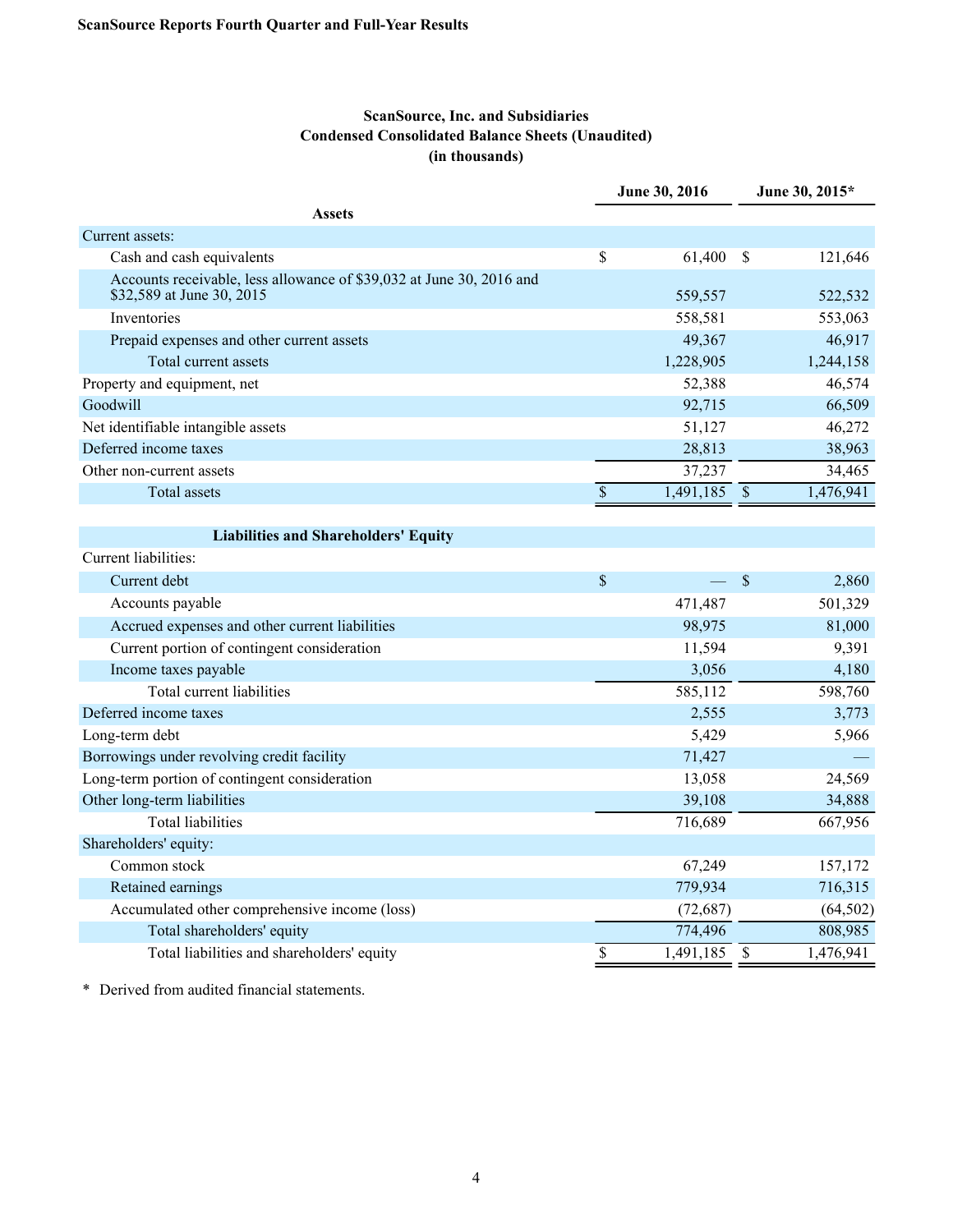### **ScanSource, Inc. and Subsidiaries Condensed Consolidated Income Statements (Unaudited) (in thousands, except per share data)**

|                                                  | Quarter ended June 30, |         |               |         |                      | Year ended June 30, |               |           |  |  |
|--------------------------------------------------|------------------------|---------|---------------|---------|----------------------|---------------------|---------------|-----------|--|--|
|                                                  |                        | 2016    |               | 2015    |                      | 2016                |               | 2015      |  |  |
| Net sales                                        | \$                     | 877,473 | <sup>S</sup>  | 856,685 | <sup>S</sup>         | 3,540,226           | $\mathbb{S}$  | 3,218,626 |  |  |
| Cost of goods sold                               |                        | 794,693 |               | 765,367 |                      | 3,184,786           |               | 2,891,536 |  |  |
| Gross profit                                     |                        | 82,780  |               | 91,318  |                      | 355,440             |               | 327,090   |  |  |
| Selling, general and administrative expenses     |                        | 67,068  |               | 64,935  |                      | 257,269             |               | 222,982   |  |  |
| Change in fair value of contingent consideration |                        | (3,226) |               | 1,406   |                      | 1,294               |               | 2,667     |  |  |
| Operating income                                 |                        | 18,938  |               | 24,977  |                      | 96,877              |               | 101,441   |  |  |
| Interest expense                                 |                        | 440     |               | 509     |                      | 2,124               |               | 1,797     |  |  |
| Interest income                                  |                        | (939)   |               | (580)   |                      | (3, 448)            |               | (2,638)   |  |  |
| Other, net                                       |                        | 834     |               | 137     |                      | 2,191               |               | 2,376     |  |  |
| Income before income taxes                       |                        | 18,603  |               | 24,911  |                      | 96,010              |               | 99,906    |  |  |
| Provision for income taxes                       |                        | 5,678   |               | 8,464   |                      | 32,391              |               | 34,487    |  |  |
| Net income                                       | \$                     | 12,925  | S             | 16,447  | S                    | 63,619              | \$            | 65,419    |  |  |
| Per share data:                                  |                        |         |               |         |                      |                     |               |           |  |  |
| Net income per common share, basic               | \$                     | 0.50    | $\mathcal{S}$ | 0.58    | - \$                 | 2.40                | <sup>\$</sup> | 2.29      |  |  |
| Weighted-average shares outstanding, basic       |                        | 25,661  |               | 28,461  |                      | 26,472              |               | 28,558    |  |  |
|                                                  |                        |         |               |         |                      |                     |               |           |  |  |
| Net income per common share, diluted             | \$                     | 0.50    | $\mathcal{S}$ | 0.57    | $\sqrt{\frac{2}{5}}$ | 2.38                | $\mathcal{S}$ | 2.27      |  |  |
| Weighted-average shares outstanding, diluted     |                        | 25,879  |               | 28,722  |                      | 26,687              |               | 28,799    |  |  |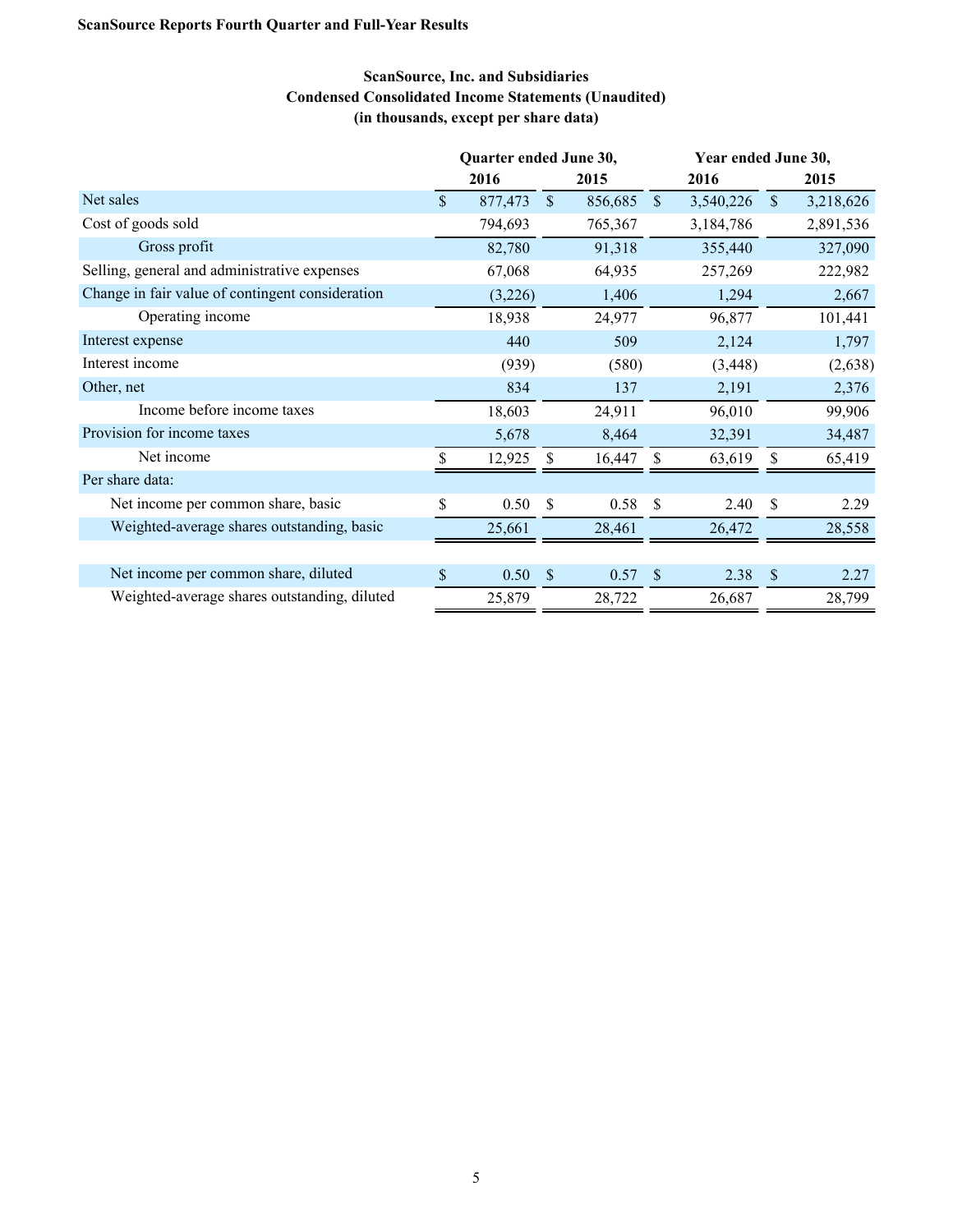**Net Sales by Segment:**

| <b>Worldwide Barcode &amp; Security:</b>            |              | 2016      |               | 2015    | % Change  |  |  |
|-----------------------------------------------------|--------------|-----------|---------------|---------|-----------|--|--|
| Net sales, as reported                              | $\mathbb{S}$ | 585,599   | $\sqrt{\ }$   | 555,401 | 5.4 %     |  |  |
| Foreign exchange impact <sup>(a)</sup>              |              | 2,693     |               |         |           |  |  |
| Net sales, constant currency                        |              | 588,292   |               | 555,401 | 5.9 %     |  |  |
| Less: Acquisitions                                  |              | (79, 701) |               |         |           |  |  |
| Net sales, constant currency excluding acquisitions |              | 508,591   | \$            | 555,401 | $(8.4)\%$ |  |  |
| <b>Worldwide Communications &amp; Services:</b>     |              |           |               |         |           |  |  |
| Net sales, as reported                              | \$           | 291,874   | $\mathbb{S}$  | 301,284 | $(3.1)\%$ |  |  |
| Foreign exchange impact <sup>(a)</sup>              |              | 4,813     |               |         |           |  |  |
| Net sales, constant currency                        |              | 296,687   |               | 301,284 | $(1.5)\%$ |  |  |
| Less: Acquisitions                                  |              |           |               |         |           |  |  |
| Net sales, constant currency excluding acquisitions |              | 296,687   | <sup>\$</sup> | 301,284 | $(1.5)\%$ |  |  |
| Consolidated:                                       |              |           |               |         |           |  |  |
| Net sales, as reported                              | \$           | 877,473   | \$            | 856,685 | 2.4 %     |  |  |
| Foreign exchange impact <sup>(a)</sup>              |              | 7,506     |               |         |           |  |  |
| Net sales, constant currency                        |              | 884,979   |               | 856,685 | $3.3\%$   |  |  |
| Less: Acquisitions                                  |              | (79, 701) |               |         |           |  |  |
| Net sales, constant currency excluding acquisitions | \$           | 805,278   | $\sqrt{\ }$   | 856,685 | $(6.0)\%$ |  |  |

(a) Year-over-year net sales growth rate excluding the translation impact of changes in foreign currency exchange rates. Calculated by translating the net sales for the quarter ended June 30, 2016 into U.S. dollars using the weighted average foreign exchange rates for the quarter ended June 30, 2015.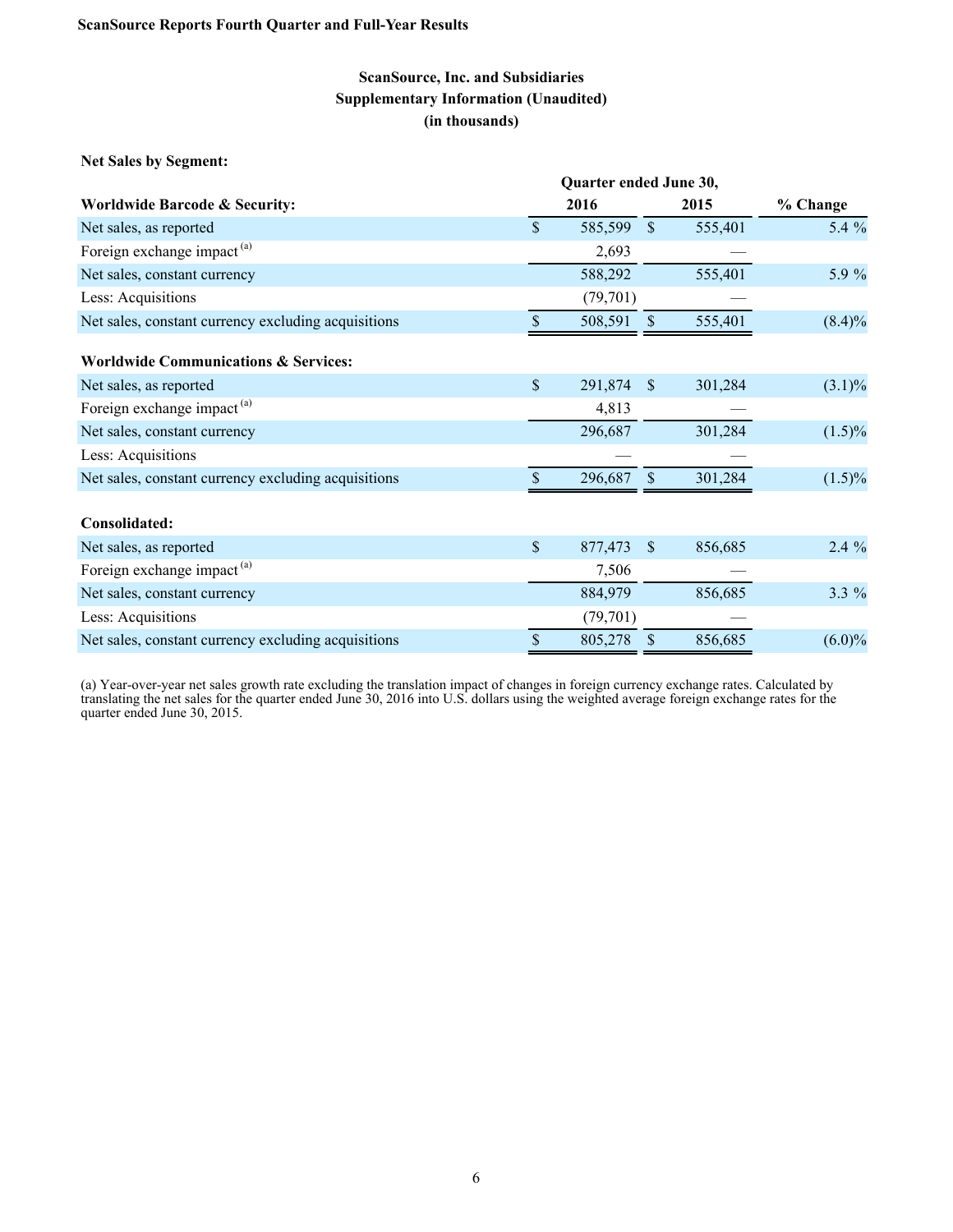**Net Sales by Segment:**

| Worldwide Barcode & Security:                       |    | 2016       |               | 2015      | % Change  |
|-----------------------------------------------------|----|------------|---------------|-----------|-----------|
| Net sales, as reported                              | \$ | 2,381,331  | $\mathbb{S}$  | 2,134,124 | 11.6%     |
| Foreign exchange impact <sup>(a)</sup>              |    | 80,356     |               |           |           |
| Net sales, constant currency                        |    | 2,461,687  |               | 2,134,124 | 15.3 %    |
| Less: Acquisitions                                  |    | (309, 423) |               |           |           |
| Net sales, constant currency excluding acquisitions |    | 2,152,264  | <sup>\$</sup> | 2,134,124 | $0.8 \%$  |
| <b>Worldwide Communications &amp; Services:</b>     |    |            |               |           |           |
| Net sales, as reported                              | \$ | 1,158,895  | $\mathbb{S}$  | 1,084,502 | 6.9 %     |
| Foreign exchange impact <sup>(a)</sup>              |    | 22,759     |               |           |           |
| Net sales, constant currency                        |    | 1,181,654  |               | 1,084,502 | 9.0 %     |
| Less: Acquisitions                                  |    | (118, 926) |               | (4,686)   |           |
| Net sales, constant currency excluding acquisitions |    | 1,062,728  | $\mathbb{S}$  | 1,079,816 | $(1.6)\%$ |
| Consolidated:                                       |    |            |               |           |           |
| Net sales, as reported                              | \$ | 3,540,226  | $\mathbb{S}$  | 3,218,626 | 10.0 %    |
| Foreign exchange impact <sup>(a)</sup>              |    | 103,115    |               |           |           |
| Net sales, constant currency                        |    | 3,643,341  |               | 3,218,626 | 13.2 %    |
| Less: Acquisitions                                  |    | (428, 349) |               | (4,686)   |           |
| Net sales, constant currency excluding acquisitions | \$ | 3,214,992  | \$            | 3,213,940 | $-$ %     |

(a) Year-over-year net sales growth rate excluding the translation impact of changes in foreign currency exchange rates. Calculated by translating the net sales for the year ended June 30, 2016 into U.S. dollars using the weighted average foreign exchange rates for the year ended June 30, 2015.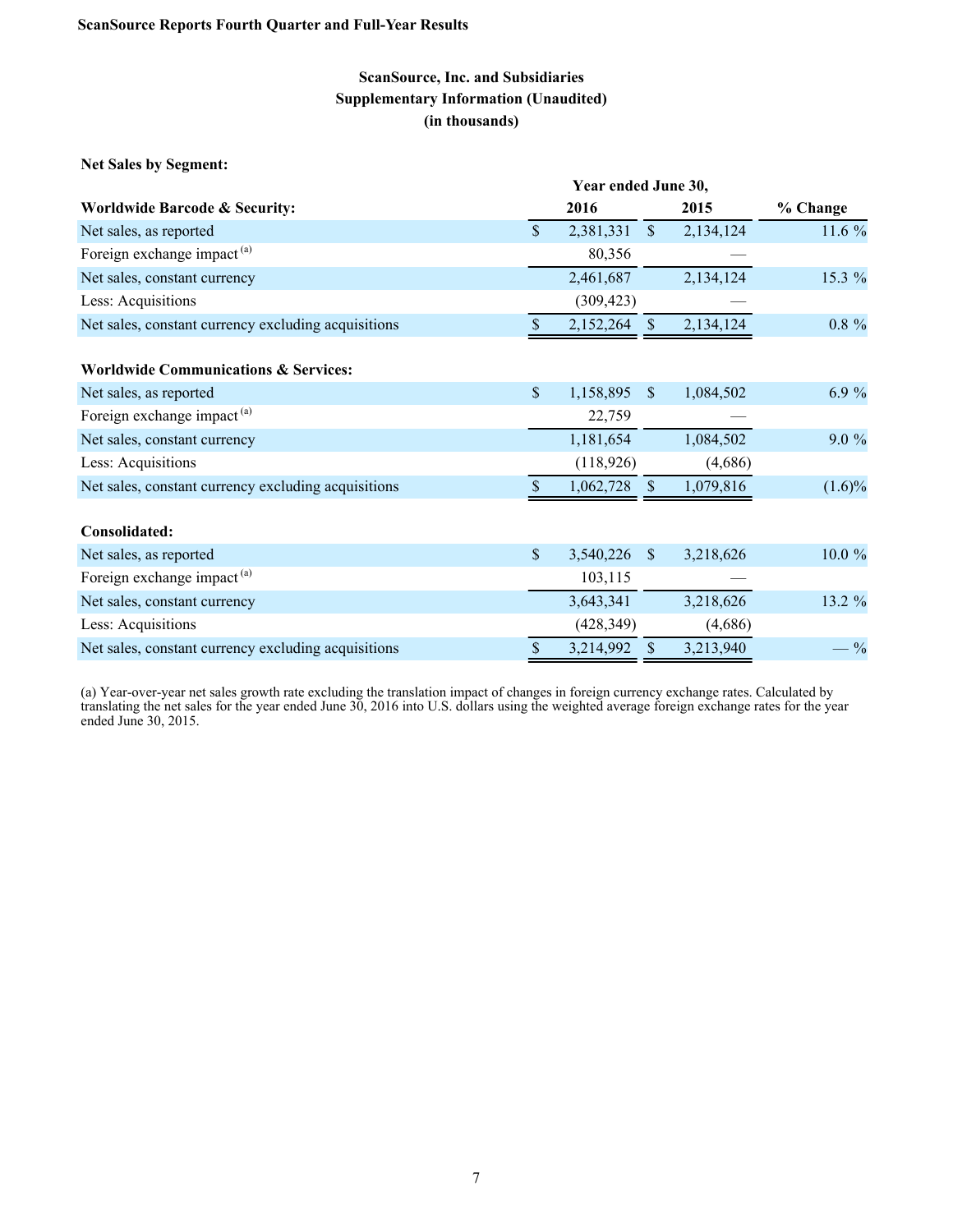**Net Sales by Geography:**

|                      | Quarter ended June 30, |   |         |           | <b>Non-GAAP</b><br>% Change         |
|----------------------|------------------------|---|---------|-----------|-------------------------------------|
|                      | 2016                   |   | 2015    | % Change  | Constant<br>Currency <sup>(a)</sup> |
| <b>United States</b> | \$<br>650,949          | S | 629.164 | $3.5\%$   | 3.5%                                |
| International        | 226.524                |   | 227,520 | $(0.4)\%$ | $2.9\%$                             |
| Consolidated         | 877.473                |   | 856,684 | $2.4\%$   | 3.3%                                |

|                      | Year ended June 30, |                 |           | <b>Non-GAAP</b><br>% Change  |
|----------------------|---------------------|-----------------|-----------|------------------------------|
|                      | 2016                | 2015            | % Change  | Constant<br>$Currency^{(a)}$ |
| <b>United States</b> | 2,620,184           | 2,346,764       | $11.7\%$  | 11.7%                        |
| International        | 920.042             | 871,862         | 5.5 $\%$  | 22.4%                        |
| Consolidated         | 3,540,226           | \$<br>3,218,626 | $10.0 \%$ | 14.6%                        |

(a) Year-over-year net sales growth rate excluding the translation impact of changes in foreign currency exchange rates. Calculated by translating the net sales for the quarter and year ended June 30, 2016 into U.S. dollars using the weighted average foreign exchange rates for the quarter and year ended June 30, 2015. International net sales excluding the translation impact of foreign currencies for the quarter and year ended June 30, 2016 totaled \$234 million and \$1.1 billion, respectively.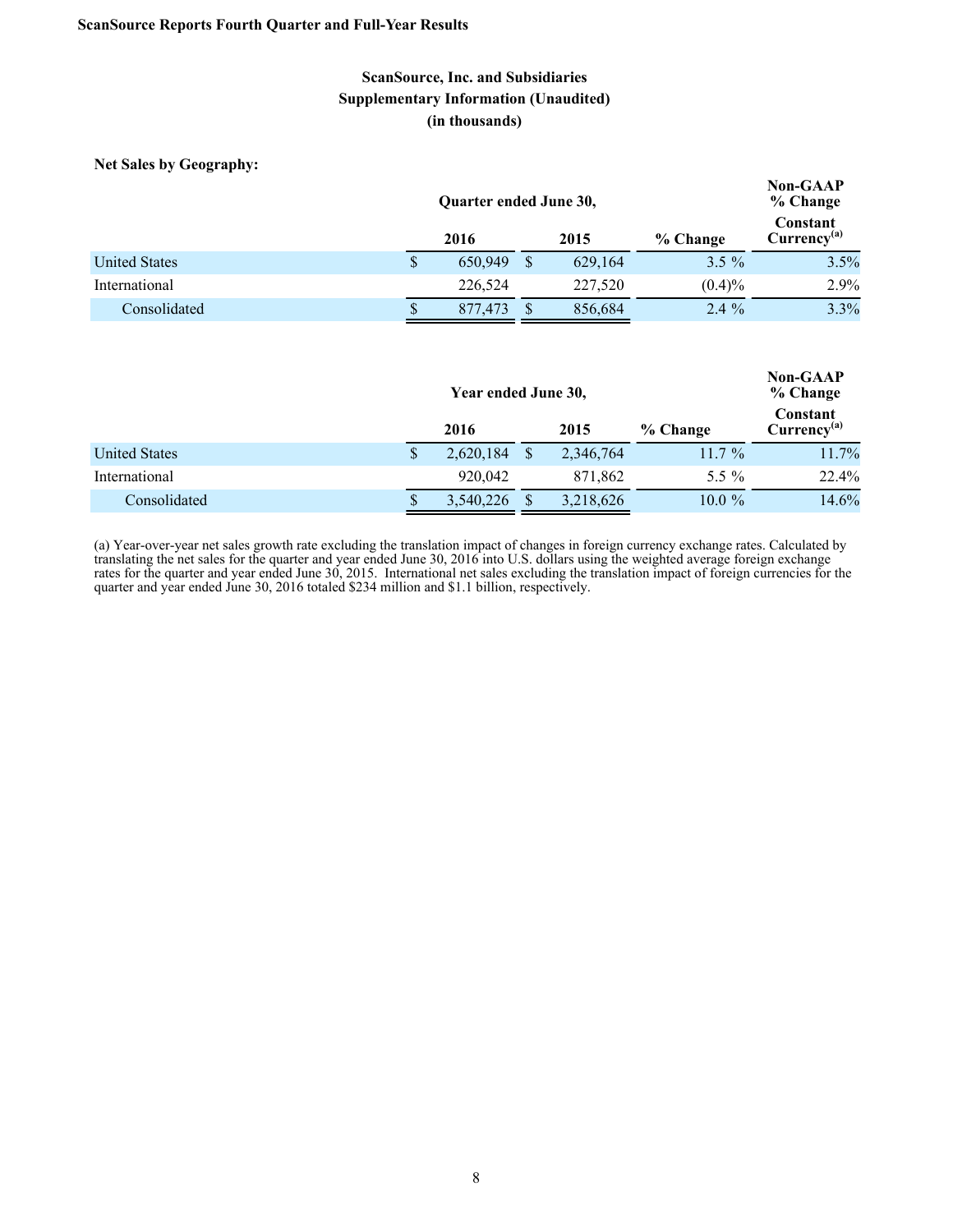### **Non-GAAP Financial Information:**

|                                                  | Quarter ended June 30, 2016                                      |         |    |          |                              |         |  |        |
|--------------------------------------------------|------------------------------------------------------------------|---------|----|----------|------------------------------|---------|--|--------|
|                                                  | <b>Net</b><br>Operating<br>Pre-tax<br>income<br>income<br>income |         |    |          | <b>Diluted</b><br><b>EPS</b> |         |  |        |
| <b>GAAP</b> measure                              |                                                                  | 18.938  |    | \$18,603 | $\mathbb{S}$                 | 12,925  |  | 0.50   |
| Adjustments:                                     |                                                                  |         |    |          |                              |         |  |        |
| Amortization of intangible assets                |                                                                  | 2.591   |    | 2.591    |                              | 1,758   |  | 0.07   |
| Change in fair value of contingent consideration |                                                                  | (3,226) |    | (3,226)  |                              | (2,095) |  | (0.08) |
| Acquisition costs <sup>(a)</sup>                 |                                                                  | 553     |    | 553      |                              | 553     |  | 0.02   |
| Non-GAAP measure                                 |                                                                  | 18.856  | S. | 18,521   | S.                           | 13.141  |  | 0.51   |

|                                                  | Quarter ended June 30, 2015 |                            |  |                   |                |                      |  |                              |  |
|--------------------------------------------------|-----------------------------|----------------------------|--|-------------------|----------------|----------------------|--|------------------------------|--|
|                                                  |                             | <b>Operating</b><br>income |  | Pre-tax<br>income |                | <b>Net</b><br>income |  | <b>Diluted</b><br><b>EPS</b> |  |
| <b>GAAP</b> measure                              |                             | 24,977                     |  | \$24,911          | $\mathbb{S}^-$ | 16.447               |  | 0.57                         |  |
| Adjustments:                                     |                             |                            |  |                   |                |                      |  |                              |  |
| Amortization of intangible assets                |                             | 2,091                      |  | 2,091             |                | 1,450                |  | 0.05                         |  |
| Change in fair value of contingent consideration |                             | 1,406                      |  | 1.406             |                | 955                  |  | 0.03                         |  |
| Acquisition costs <sup>(a)</sup>                 |                             | 138                        |  | 138               |                | 138                  |  | 0.01                         |  |
| Non-GAAP measure                                 |                             | 28,612                     |  | \$28,546          | S              | 18.990               |  | 0.66                         |  |

|                                                  | Year ended June 30, 2016 |                            |                   |  |                      |               |                              |
|--------------------------------------------------|--------------------------|----------------------------|-------------------|--|----------------------|---------------|------------------------------|
|                                                  |                          | <b>Operating</b><br>income | Pre-tax<br>income |  | <b>Net</b><br>income |               | <b>Diluted</b><br><b>EPS</b> |
| <b>GAAP</b> measure                              |                          | 96.877                     | \$96,010          |  | \$63,619             | <sup>\$</sup> | 2.38                         |
| Adjustments:                                     |                          |                            |                   |  |                      |               |                              |
| Amortization of intangible assets                |                          | 9.828                      | 9,828             |  | 6,790                |               | 0.25                         |
| Change in fair value of contingent consideration |                          | 1.294                      | 1.294             |  | 977                  |               | 0.04                         |
| Acquisition costs <sup>(a)</sup>                 |                          | 863                        | 863               |  | 863                  |               | 0.04                         |
| Non-GAAP measure                                 |                          | 108,862                    | \$107,995         |  | 72,249               |               | 2.71                         |

|                                                  | Year ended June 30, 2015   |                   |                        |                              |  |  |  |  |
|--------------------------------------------------|----------------------------|-------------------|------------------------|------------------------------|--|--|--|--|
|                                                  | <b>Operating</b><br>income | Pre-tax<br>income | <b>Net</b><br>income   | <b>Diluted</b><br><b>EPS</b> |  |  |  |  |
| <b>GAAP</b> measure                              | \$101,441                  | \$99,906          | 65,419<br>$\mathbb{S}$ | 2.27<br>S                    |  |  |  |  |
| Adjustments:                                     |                            |                   |                        |                              |  |  |  |  |
| Amortization of intangible assets                | 6,641                      | 6,641             | 4,599                  | 0.16                         |  |  |  |  |
| Change in fair value of contingent consideration | 2,667                      | 2,667             | 1,842                  | 0.06                         |  |  |  |  |
| Acquisition costs <sup>(a)</sup>                 | 3,254                      | 3.254             | 3,254                  | 0.12                         |  |  |  |  |
| Non-GAAP measure                                 | 114,003                    | \$112,468         | 75,114<br>S.           | 2.61                         |  |  |  |  |

(a) Acquisition costs are non-deductible for tax purposes.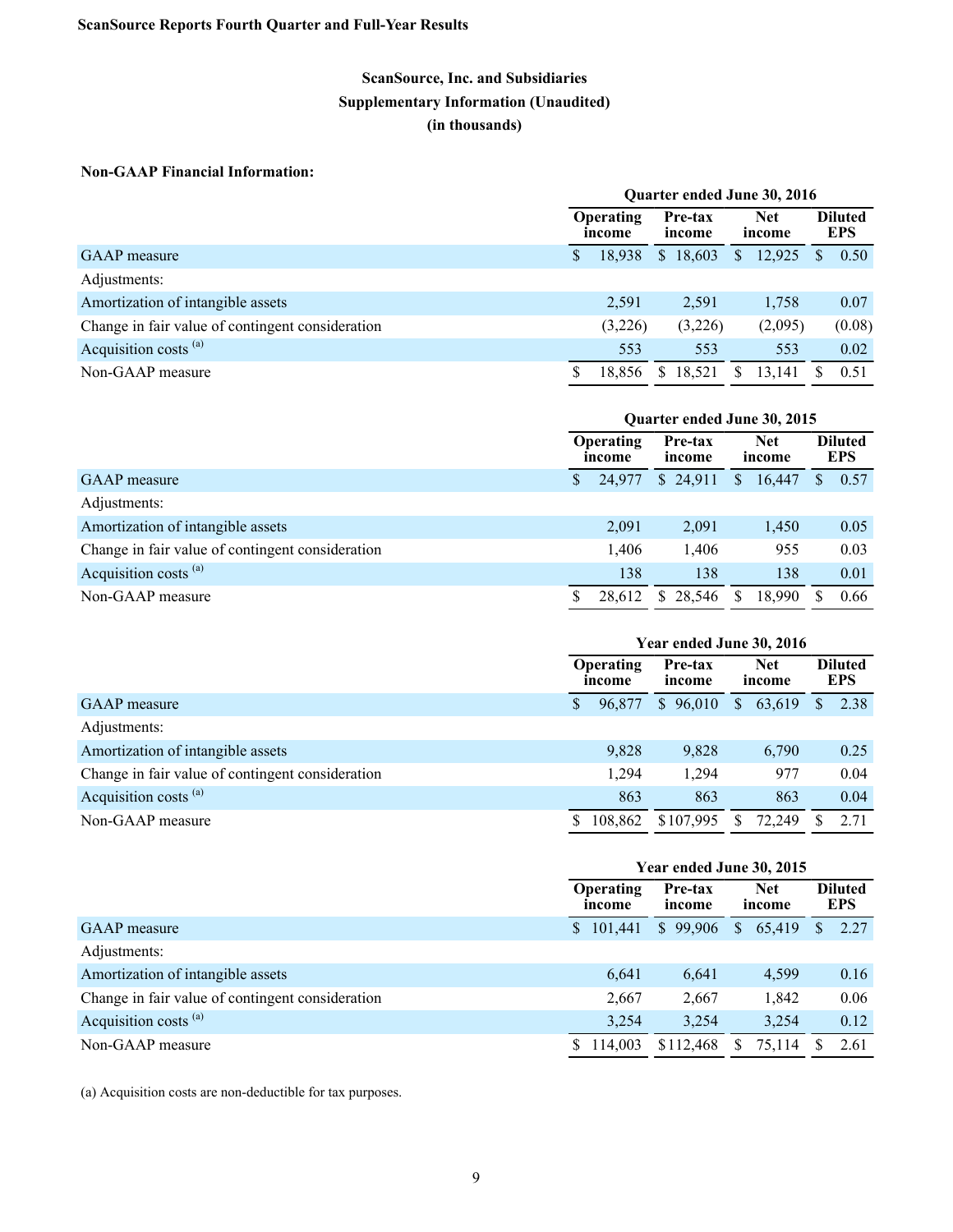#### **Non-GAAP Financial Information:**

|                                                              | Quarter ended June 30, |                        | Year ended June 30,    |                        |
|--------------------------------------------------------------|------------------------|------------------------|------------------------|------------------------|
|                                                              | 2016                   | 2015                   | 2016                   | 2015                   |
| Return on invested capital (ROIC), annualized (a)            | 10.1%                  | 15.2%                  | 13.3%                  | 14.6%                  |
|                                                              |                        |                        |                        |                        |
| Reconciliation of Net Income to Adjusted EBITDA              |                        |                        |                        |                        |
| Net income - GAAP                                            | 12,925<br>\$           | $\mathbb{S}$<br>16,447 | 63,619<br>$\mathbb{S}$ | $\mathbb{S}$<br>65,419 |
| Plus: Income taxes                                           | 5,678                  | 8,464                  | 32,391                 | 34,487                 |
| Plus: Interest expense                                       | 440                    | 509                    | 2,124                  | 1,797                  |
| Plus: Depreciation and amortization                          | 4,584                  | 3,947                  | 17,154                 | 11,997                 |
| <b>EBITDA</b>                                                | 23,627                 | 29,367                 | 115,288                | 113,700                |
| Adjustments:                                                 |                        |                        |                        |                        |
| Change in fair value of contingent consideration             | (3,226)                | 1,406                  | 1,294                  | 2,667                  |
| Acquisition costs                                            | 553                    | 138                    | 863                    | 3,254                  |
| Adjusted EBITDA (numerator for ROIC) (non-GAAP)              | 20,954<br>\$           | 30,911<br>$\mathbb{S}$ | \$117,445              | \$119,621              |
|                                                              |                        |                        |                        |                        |
|                                                              |                        |                        |                        |                        |
| <b>Invested Capital Calculation</b>                          |                        |                        |                        |                        |
| Equity - beginning of quarter                                | \$757,374              | \$799,051              | \$808,985              | \$802,643              |
| Equity - end of quarter                                      | 774,496                | 808,985                | 774,496                | 808,985                |
| Adjustments:                                                 |                        |                        |                        |                        |
| Change in fair value of contingent consideration, net of tax | (2,095)                | 955                    | 977                    | 1,842                  |
| Acquisition costs, net of tax                                | 553                    | 138                    | 863                    | 3,254                  |
| Average equity                                               | 765,164                | 804,565                | 792,661                | 808,362                |
| Average funded debt <sup>(b)</sup>                           | 71,577                 | 10,377                 | 93,500                 | 13,421                 |
| Invested capital (denominator for ROIC) (non-GAAP)           | \$836,741              | \$814,942              | \$886,161              | \$821,783              |

(a) Calculated as net income plus interest expense, income taxes, depreciation and amortization (EBITDA), plus change in fair value of contingent consideration and other adjustments, annualized and divided by invested capital for the period. Invested capital is defined as average equity plus average daily funded interest-bearing debt for the period.

(b) Average funded debt is calculated as the average daily amounts outstanding on short-term and long-term interest-bearing debt.